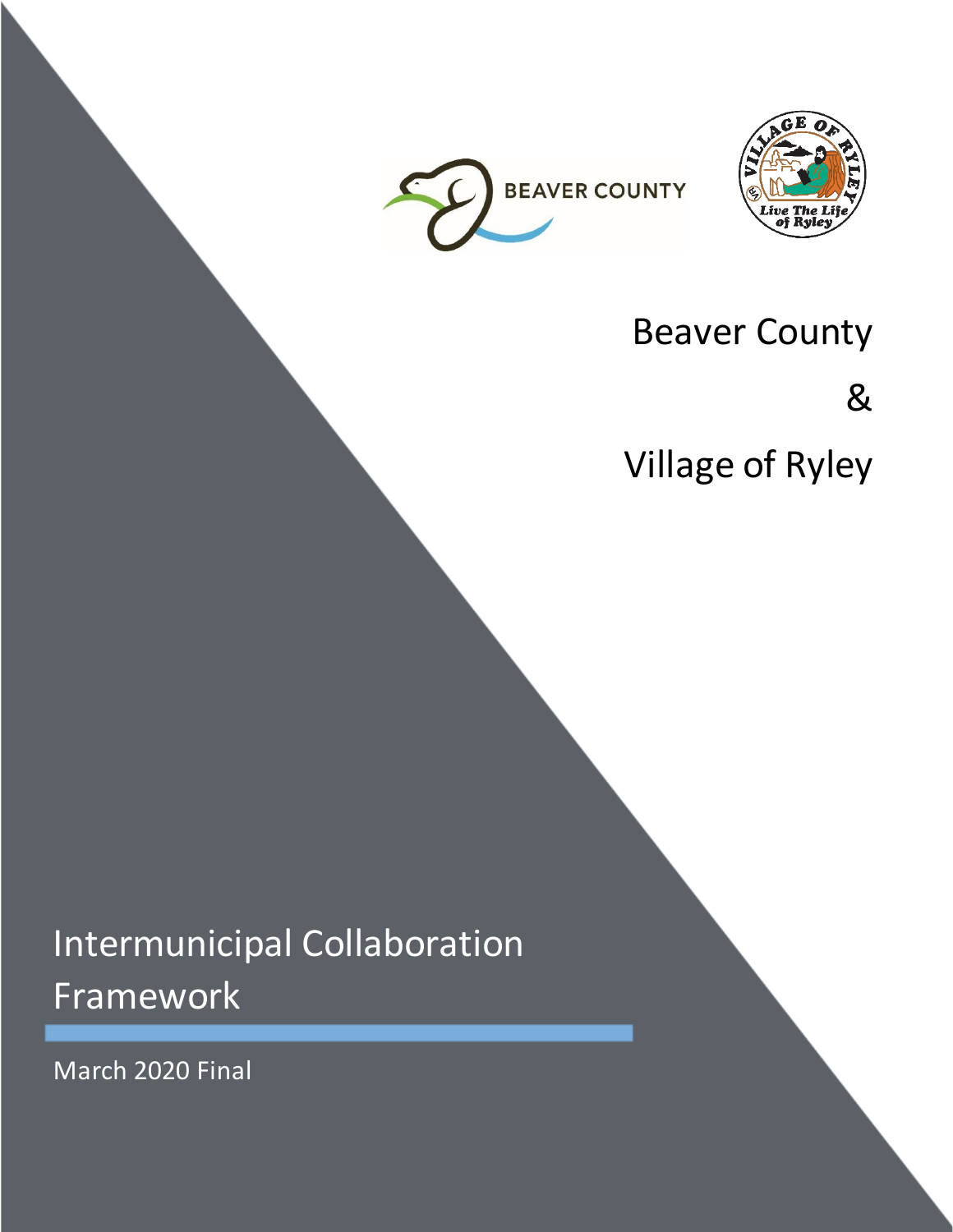### **Table of Contents**

| 1.  |  |
|-----|--|
| 2.  |  |
| 3.  |  |
| 4.  |  |
| 5.  |  |
| 6.  |  |
| 7.  |  |
| 8.  |  |
| 9.  |  |
| 10. |  |
| 11. |  |
| 12. |  |
| 13. |  |
|     |  |
|     |  |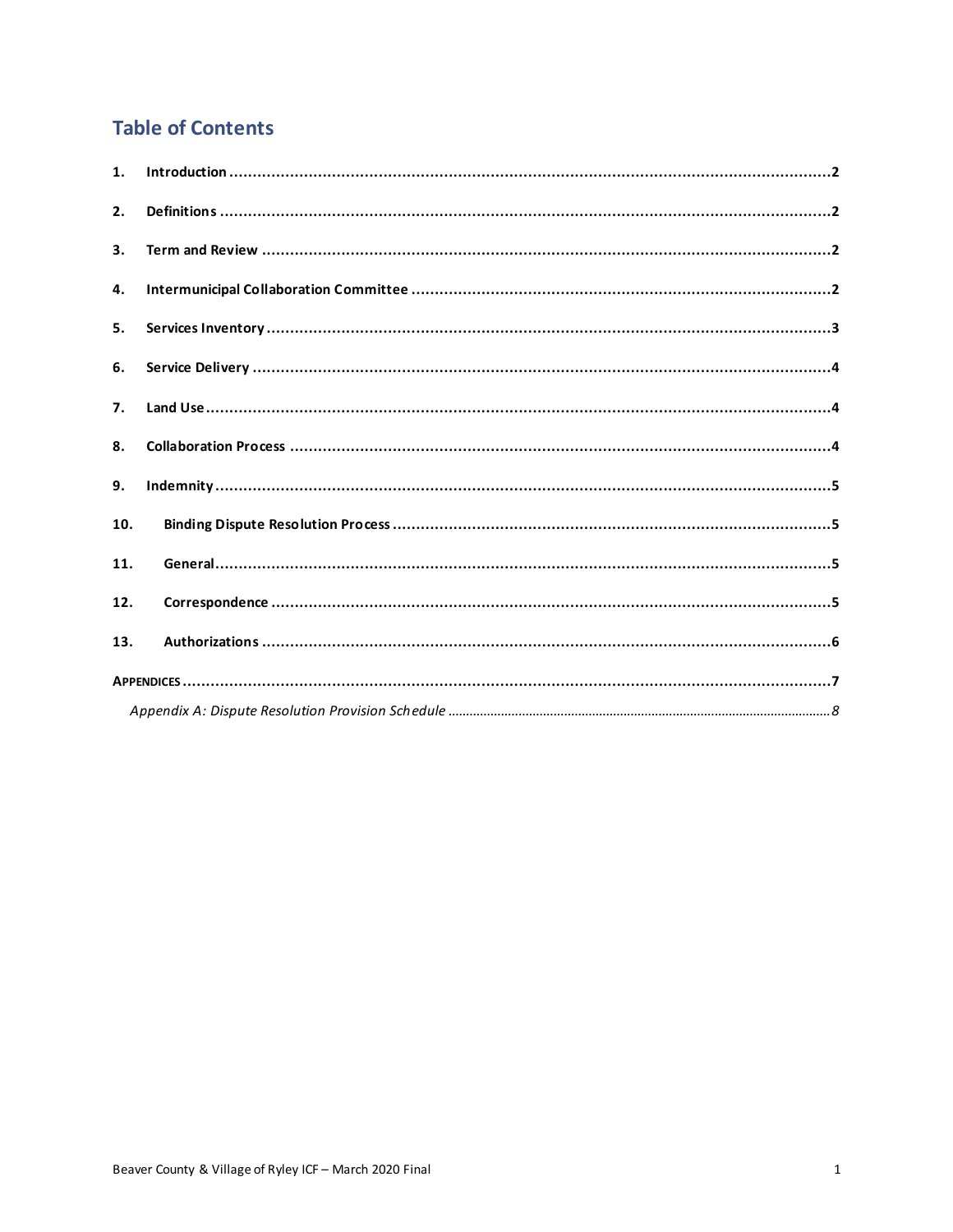#### <span id="page-2-0"></span>1. Introduction

- 1.1 It is recognized that Beaver County and the Village of Ryley share a common border, share common interests and are desirous of collaborating to provide shared services to their residents and ratepayers.
- 1.2 The *Municipal Government Act*(MGA) requires that municipalities that have a common boundary must create a framework with one another that identifies the services provided on an intermunicipal basis, how they will be delivered, who will lead the delivery of the service(s), how the funding arrangements for these services willoccur, and identify the timeframe for implementation of those services provided on an intermunicipal basis.
- 1.3 In this respect, the Parties agree as follows.

#### <span id="page-2-1"></span>2. Definitions

- 2.1 In this Agreement
	- a. "Committee" means Intermunicipal Collaboration Committee as defined in Section 4 of this Agreement.
	- b. "Service Agreement" means a legally binding agreement that is signed by both Parties. E.g. a contract, memorandum of agreement, or memorandum of understanding.
	- c. "Expiry Date" means the date that this Agreement expires which is five years from the date of passage of matching ICF resolutions.
	- d. "Intermunicipal Development Plan" means the Beaver County / Village of Ryley Intermunicipal Development Plan pursuant to Section 631(1) of the *Municipal Government Act.*
	- e. "Parties" means Beaver County and the Village of Ryley.
	- f. "Term of the Agreement" means five years from passage of matching ICF resolutions.

#### <span id="page-2-2"></span>3. Term and Review

- 3.1 In accordance with the MGA, this Intermunicipal Collaboration Framework shall constitute an Agreement between the Parties and shall come into force and effect on the final passing of matching resolutions by both Parties.
- 3.2 This Framework may be amended by mutual consent of both Parties and in accordance with the MGA. Amendments to this Agreementshall come into force on the passing of matching resolutions by both Parties and shall be added as an Addendum to this Agreement.
- 3.3 It is agreed by the Parties they shall meet at least once during the Term of the Agreement commencing no later than 180 days before the Expiry Date of this Agreement.
- 3.4 It is further agreed that upon request by either Party, the Committee shall also meet.

#### <span id="page-2-3"></span>4. Intermunicipal Collaboration Committee

- 4.1 The Parties agree to create a recommending body known as the Intermunicipal Collaboration Committee (hereinafter referred to as the Committee).
- 4.2 The Committee shall meet on an as required basis and will develop recommendations to the Councils on all matters of strategic direction and cooperation affecting services shared by the residents and ratepayers of both Parties.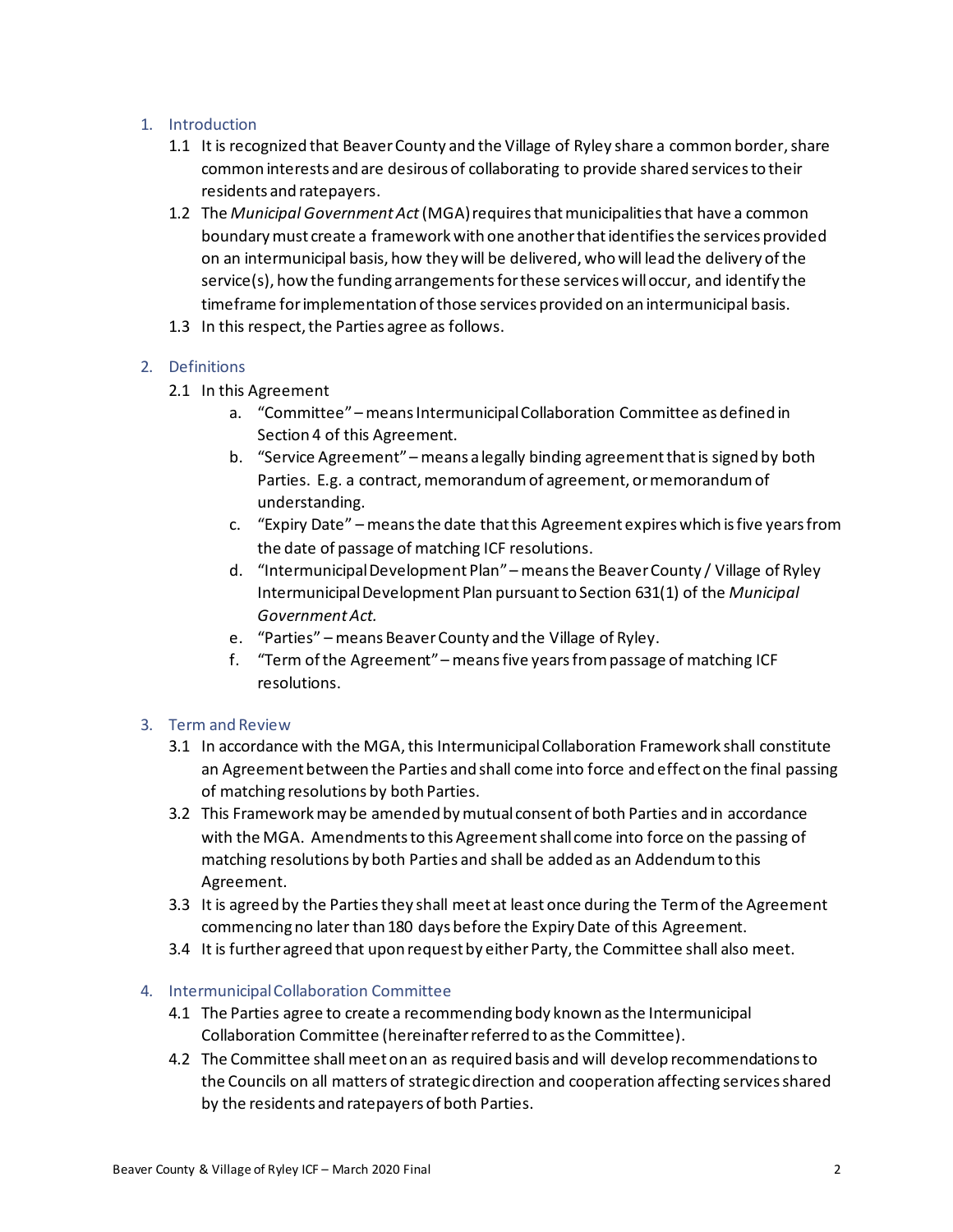- 4.3 The Committee shall consist of four (4) elected members(two from each Party).
- 4.4 The CAO's will be responsible to develop agendas and recommendations on all matters. The CAO's will be responsible for forwarding all recommendations from the Committee to their respective Councils.
- 4.5 Further to Article 3.4 of this Agreement, either Party by giving at least 30 days notice may trigger the requirement for the Committee to hold a meeting. Meeting requests shall be directed to the CAO for the respective municipality.

#### <span id="page-3-0"></span>5. Services Inventory

- 5.1 The Parties have worked collaboratively in the past with the following agreements to service residents and ratepayers of both municipalities. It is further acknowledged the Parties have reviewed the existing agreements and have determined that these are the most appropriate municipal services to be delivered in a shared manner.
	- a. Assessment Appeals
		- The County provides Assessment Review Board services to the Village when required
		- Funding Arrangement: fees are based on a cost recovery model that the Village pays to the County as required
		- Term of Agreement: 2010 no expiry date

b. Subdivision and Development Appeals

- The County provides Subdivision and Development Appeal Board services to the Village when required
- Funding Arrangement: fees are based on a cost recovery model that the Village pays to the County as required
- Term of the Agreement: 2017 no expiry date
- c. Cemetery Services
	- The Village operates and maintains the cemetery
	- Funding Arrangement: the County pays to the Village annually an agreed upon amount that is determined by a funding formula described in the agreement.
	- Term of Agreement: January 1, 2020 no expiry date

#### d. Wastewater Services

- The Village operates and maintains a wastewater infrastructure to which the County has connected (Equity Industrial Park)
- Funding Arrangement: the County paysto the Village annually the rate that is determined in the agreement.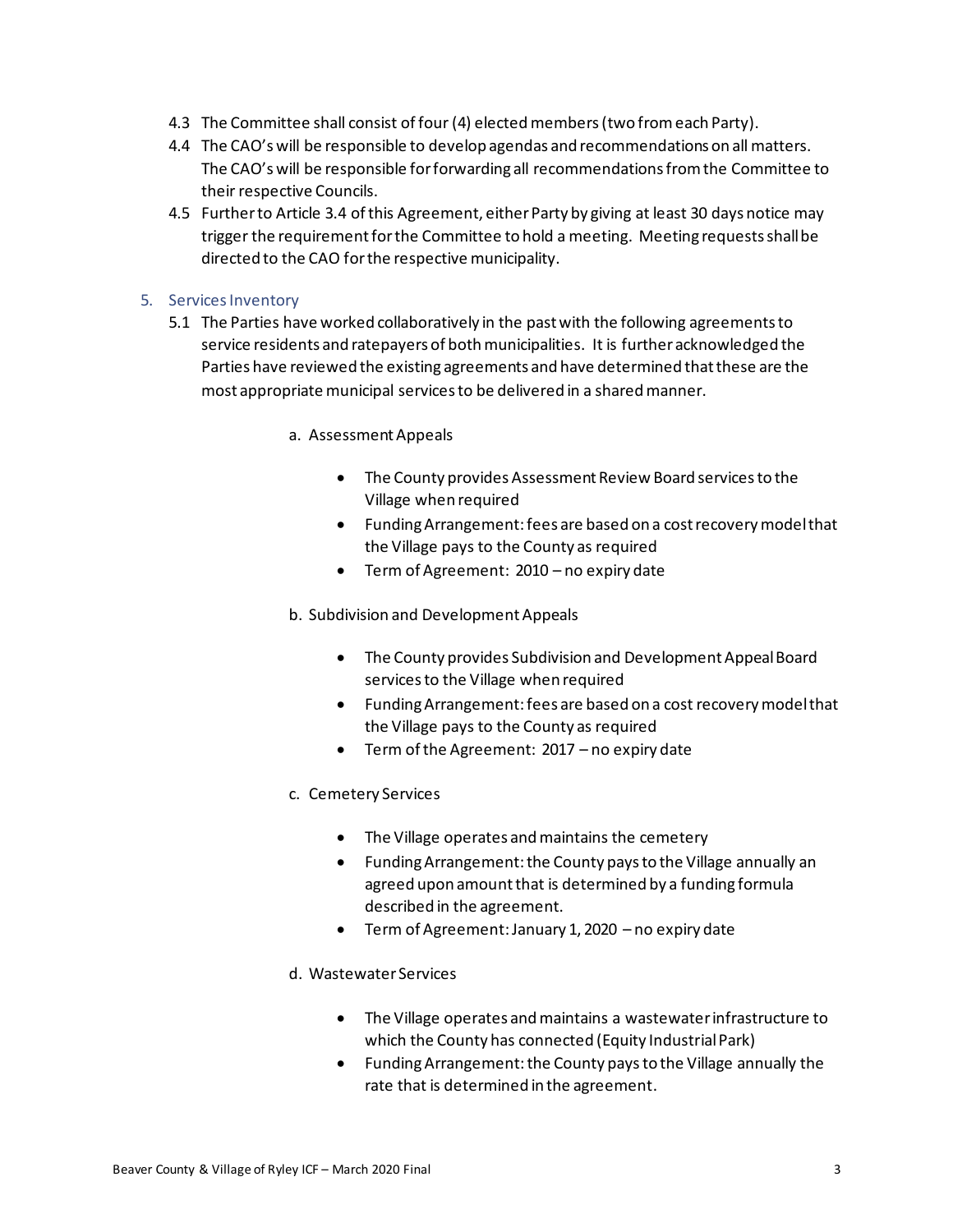• Term of Agreement: The Village and the County entered into an agreement for the provision of wastewater services in 2009. The agreement has no expiry date. This agreement may be reviewed.

#### e. Recreation Services

- The Village makes available specified Village recreational facilities for use by County residents
- Funding Arrangement: the County pays to the Village annually an agreed upon amount that is determined by a funding formula described in the agreement.
- Term of the Agreement: January 1, 2014 no expiry date

#### <span id="page-4-0"></span>6. Service Delivery

- 6.1 When one Party desires to enter into a new joint servicing arrangement, a Service Agreement shall be required to be developed on that specific service.
- 6.2 When developing Service Agreements for each Council's consideration, the Committee shall discuss and clearly identify which municipality will lead service delivery for the service(s) and determine the appropriate funding model for the service(s) being discussed.
- 6.3 All future Service Agreements shall set out a process for discontinuing the service provided if one or both Parties wish to discontinue in the service delivery.
- 6.4 All future Service Agreements shall set out a timeframe for the delivery of the service(s) being discussed including the start and end date for the agreement.

#### <span id="page-4-1"></span>7. Land Use

- 7.1 Matters of a land use and development nature impacting both Parties shall be guided by policies set out in the Beaver County / Village of Ryley Intermunicipal Development Plan (IDP).
- 7.2 Where policies may not be covered by the IDP, the Parties shall refer to policies in their respective Municipal Development Plans and/or other statutory plans.

#### <span id="page-4-2"></span>8. Collaboration Process

- 8.1 Either Party may initiate the development of a new capital project and/or new service it deems to be critical or essentialand that may be beneficial to both Parties. Prior to submitting a formal written notice for a new Service Agreement, the initiating Party's CAO will consult and seek informal support from the other Party's CAO.
- 8.2 Once either municipality has received written notice of a new capital project or new service, an Intermunicipal Collaboration Committee meeting must be held within 30 days of the date the written notice was received, unless both CAO's agree otherwise.
- 8.3 The Intermunicipal Collaboration Committee will be the forum used to address and develop future Service Agreements and/or cost sharing arrangements.
- 8.4 Both Parties recognize that the decision to participate in or not participate in a project/service ultimately lies with the respective municipal councils. A Party's decision to proceed with a project/service in the absence of a Service Agreement does not obligate the other Party to participate in service or cost-sharing arrangements.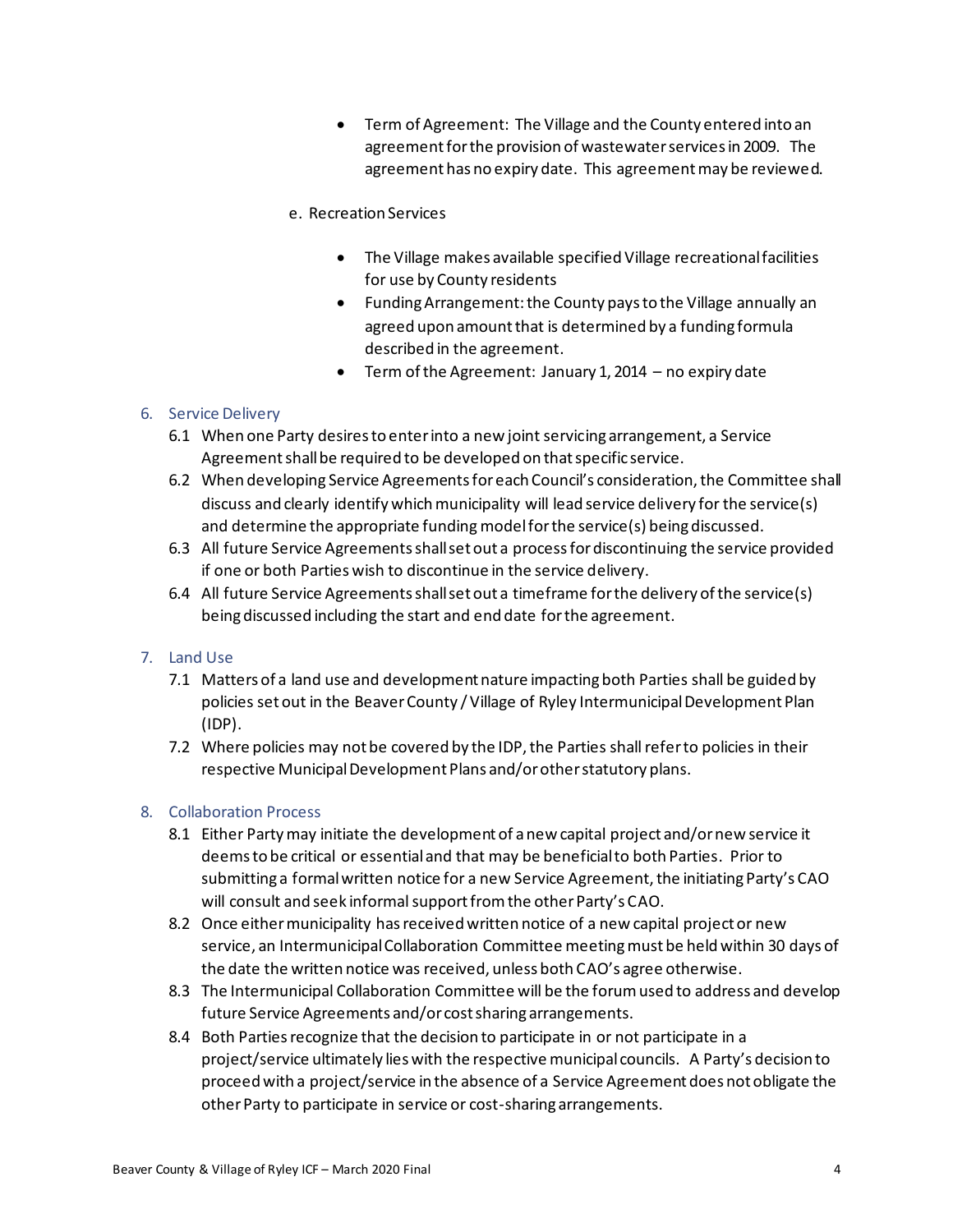#### <span id="page-5-0"></span>9. Indemnity

- 9.1 The Beaver County shall indemnify and hold harmless the Village of Ryley, its employees and agents from all claims, actions and costs whatsoever that may arise directly or indirectly out of any act or omission of Beaver County, its employees or agents in the performance of this Agreement.
- 9.2 The Village of Ryley shall indemnify and hold harmless Beaver County, its employees and agents from all claims, actions and costs whatsoever that may arise directly or indirectly out of any act or omission of the Village of Ryley, its employees or agents in the performance of this Agreement.

#### <span id="page-5-1"></span>10. Binding Dispute Resolution Process

10.1 Both Parties agree to adopt the dispute resolution provisions as set out in Appendix A of the ICF.

#### <span id="page-5-2"></span>11. General

- 11.1 Headings in this Agreement are for reference purposes only.
- 11.2 Words in the masculine gender will include the feminine gender whenever the context so requires and vice versa.
- 11.3 Words in the singular shall include the plural or vice versa whenever the contest requires.
- 11.4 This Agreement may be executed in any number of counterparts, each of which when executed and delivered shall constitute a duplicate original, but all counterparts together shall constitute a single agreement.
- 11.5 Should any provisions of this Agreement become invalid, void, illegal or otherwise unenforceable, it shall be considered separate and severable from the agreement and the remainder shall remain in force and be binding as though such provisions had not been invalid.

#### <span id="page-5-3"></span>12. Correspondence

- 12.1 Written notice under this Agreement shall be addressed as follows:
	- a. In the case of Beaver County to:

BeaverCounty c/o Chief Administrative Officer Box 140 Ryley, AB T0B 4A0

b. In the case of Village of Ryley to:

Village of Ryley c/o Chief Administrative Officer PO Box 230 5005 – 50 Street Ryley, AB T0B 4A0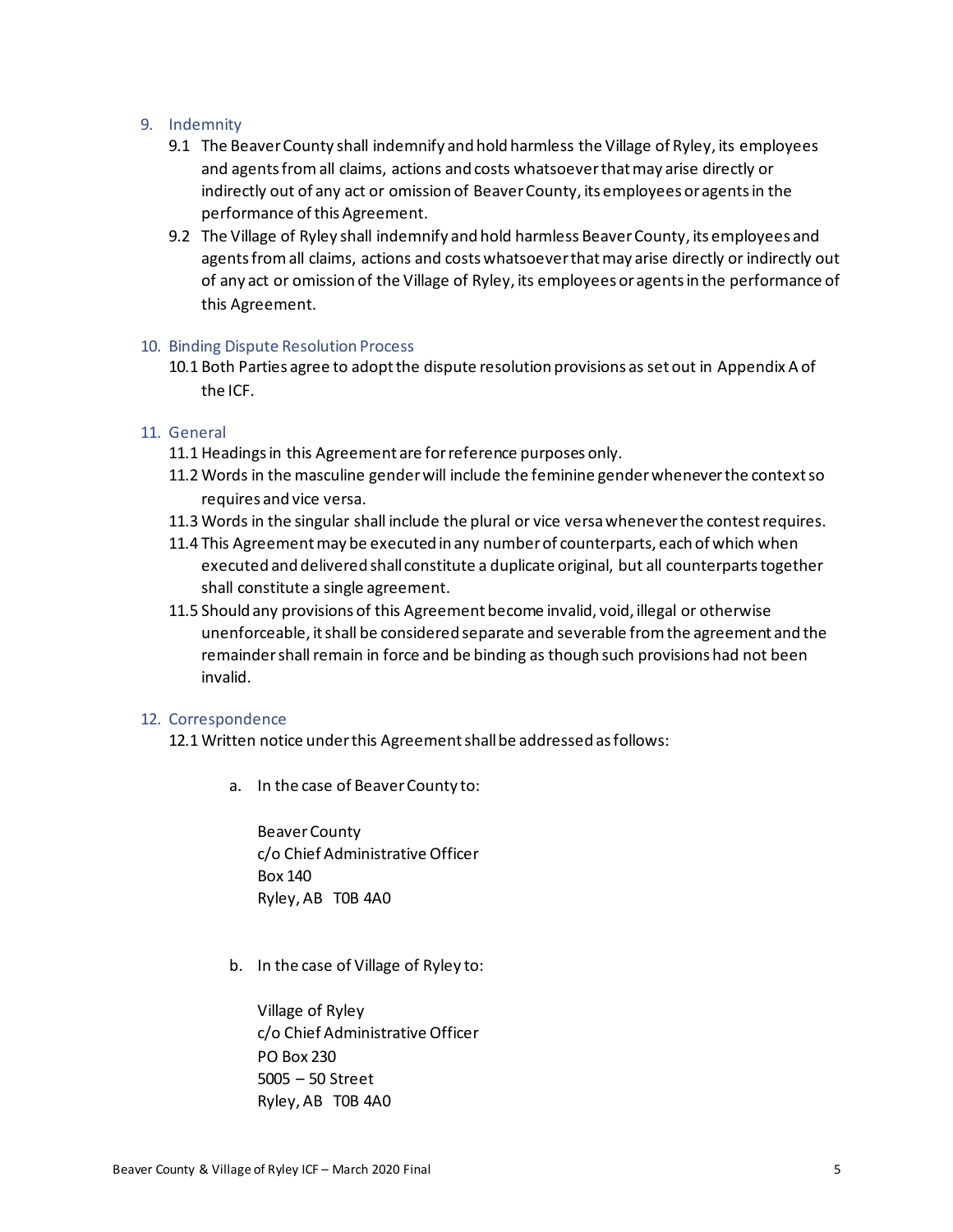#### <span id="page-6-0"></span>13. Authorizations

Signed and dated on:

Jim Kallal, Reeve **Terry Magneson, Mayor** Terry Magneson, Mayor Beaver County Village of Ryley

\_\_\_\_\_\_\_\_\_\_\_\_\_\_\_\_\_\_\_\_\_\_\_\_\_\_\_\_\_\_\_ \_\_\_\_\_\_\_\_\_\_\_\_\_\_\_\_\_\_\_\_\_\_\_\_\_\_\_\_\_\_

\_\_\_\_\_\_\_\_\_\_\_\_\_\_\_\_\_\_\_\_\_\_\_\_\_\_\_\_\_\_\_ \_\_\_\_\_\_\_\_\_\_\_\_\_\_\_\_\_\_\_\_\_\_\_\_\_\_\_\_\_\_

Bob Beck, CAO Glen Hamilton-Brown, CAO Beaver County **County Beaver County Village of Ryley** 

Date

\_\_\_\_\_\_\_\_\_\_\_\_\_\_\_\_\_\_\_\_\_\_\_\_\_\_\_\_\_\_\_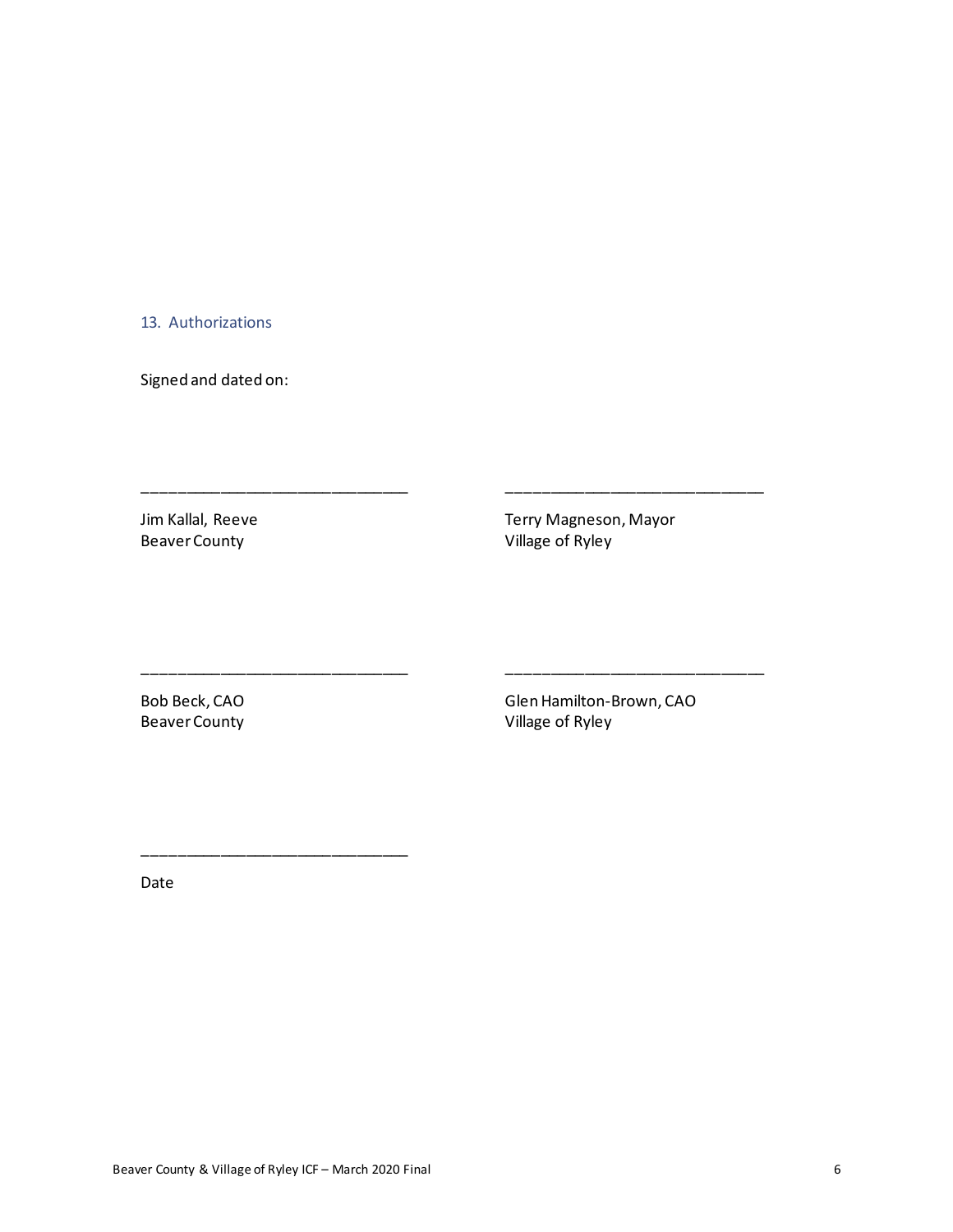## <span id="page-7-0"></span>**APPENDICES**

Appendix A: Dispute Resolution Provisions Schedule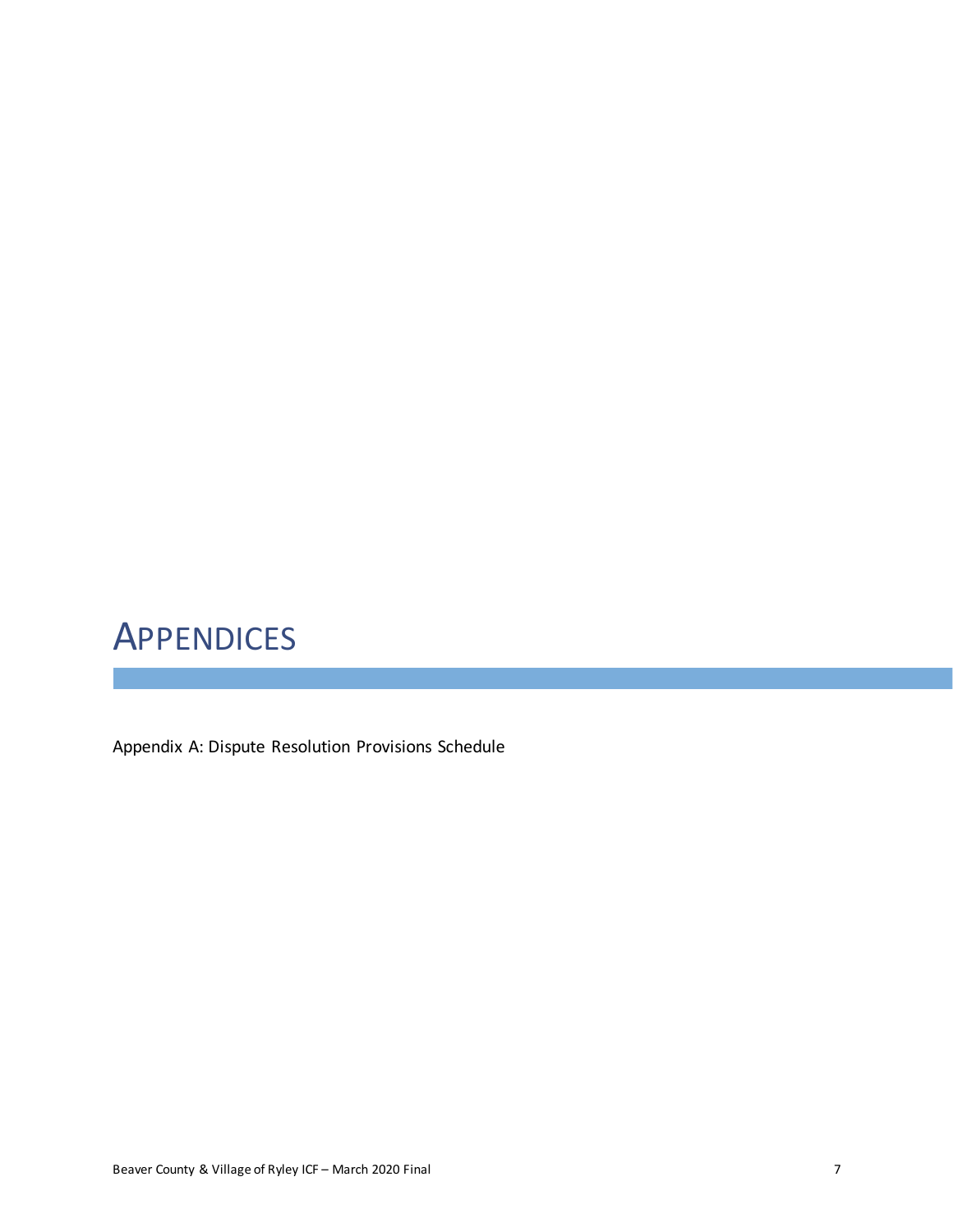<span id="page-8-0"></span>Appendix A: Dispute Resolution Provision Schedule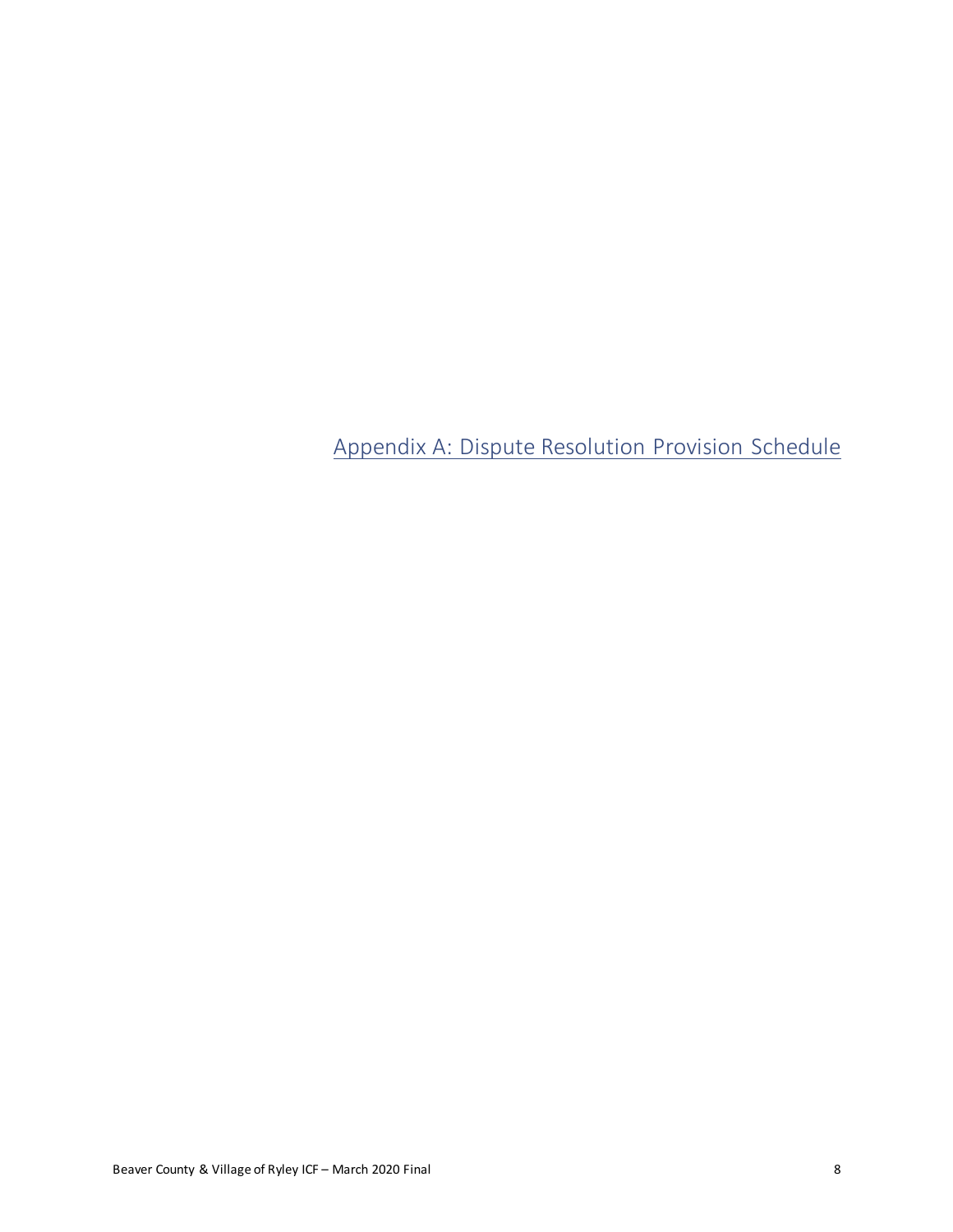### Dispute Resolution Provisions Schedule

#### 1. Definitions

- 1.1 In this Schedule,
	- a. "Initiating Party" means a party who gives notice under section 2 of this Schedule;
	- b. "Mediation" means a process involving a neutral person as a mediator who assists the parties to a matter and any other person brought in with the agreement of the parties to reach their own mutually acceptable settlement of the matter by structuring negotiations, facilitating communication and identifying the issues and interests of the parties;
	- c. "Mediator" means the person or persons appointed to facilitate by mediation the resolution of a dispute between the parties.

#### 2. Notice of dispute

2.1 When a party believes there is a dispute under a framework and wishes to engage in dispute resolution, the party must give written notice of the matters under dispute to the other parties.

#### 3. Negotiation

3.1 Within 14 days after the notice is given under section 2 of this Schedule, each party must appoint a representative to participate in one or more meetings, in person or by electronic means, to attempt to negotiate a resolution of the dispute.

#### 4. Mediation

- 4.1 If the dispute cannot be resolved through negotiations, the representatives must appoint a mediator to attempt to resolve the dispute by mediation.
- 4.2 The initiating party must provide the mediator with an outline of the dispute and any agreed statement of facts.
- 4.3 The parties must give the mediator access to all records, documents and information that the mediator may reasonably request.
- 4.4 The parties must meet with the mediator at such reasonable times as may be required and must, through the intervention of the mediator, negotiate in good faith to resolve their dispute.
- 4.5 All proceedings involving a mediator are without prejudice, and, unless the parties agree otherwise, the cost of the mediator must be shared equally between the parties.

#### 5. Report

- 5.1 If the dispute has not been resolved within 6 months after the notice is given under section 2 of this Schedule, the initiating party must, within 21 days, prepare and provide to the other parties a report.
- 5.2 Without limiting the generality of subsection 5.1, the report must contain a list of the matters agreed on and those on which there is no agreement between the parties.
- 5.3 Despite subsection 5.1, the initiating party may prepare a report under subsection 5.1 before the 6 months have elapsed if
	- a. the parties agree, or
	- b. the parties are not able to appoint a mediator under section 4 of this Schedule.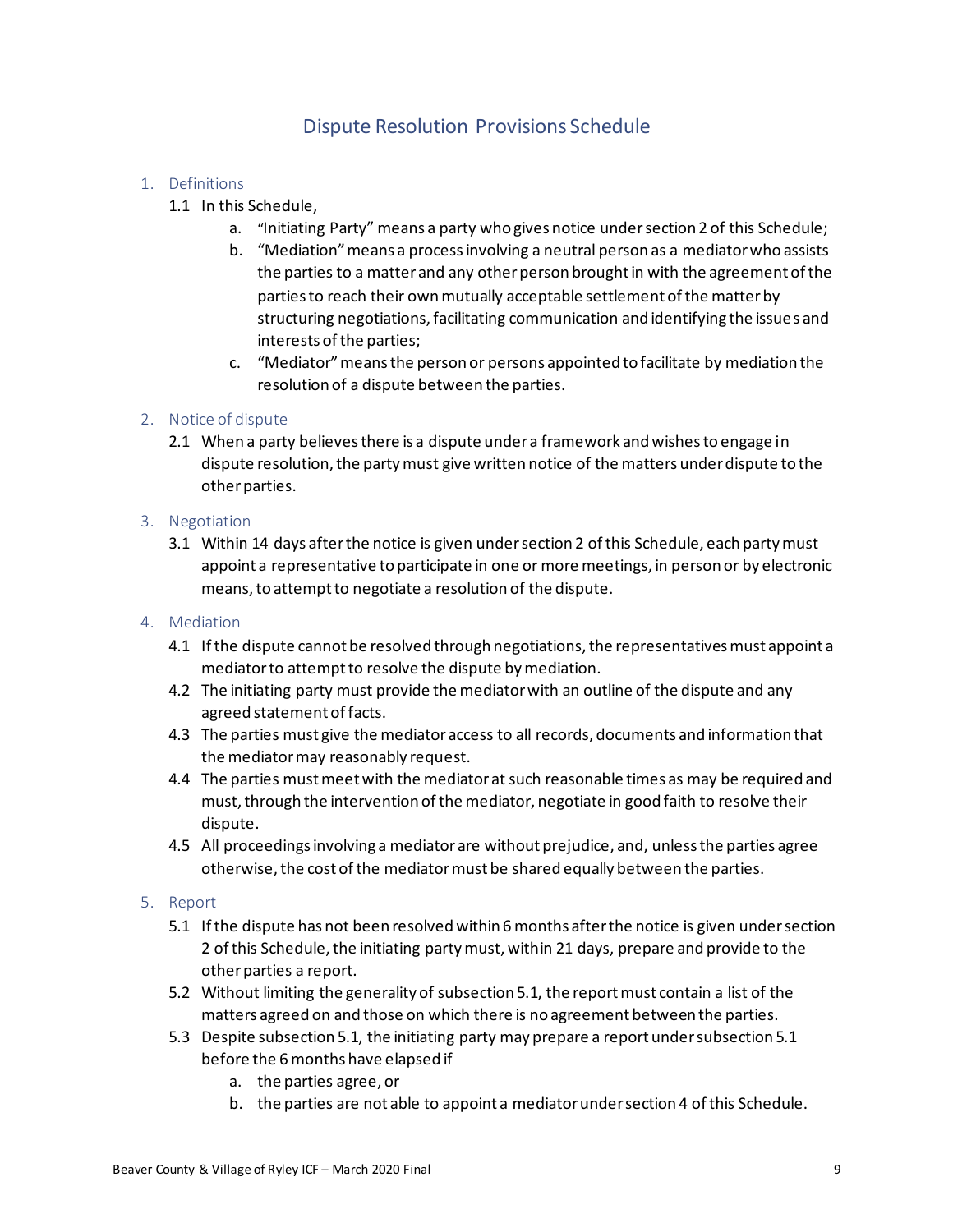#### 6. Appointment of arbitrator

- 6.1 Within 14 days of a report being provided under section 5 of this Schedule, the representatives must appoint an arbitrator and the initiating party must provide the arbitrator with a copy of the report.
- 6.2 If the representatives cannot agree on an arbitrator, the initiating party must forward a copy of the report referred to in section 5 of this Schedule to the Minister with a request to the Minister to appoint an arbitrator.
- 6.3 In appointing an arbitrator under subsection 6.2, the Minister may place any conditions on the arbitration process as the Minister deems necessary.

#### 7. Arbitration process

- 7.1 Where arbitration is used to resolve a dispute, the arbitration and arbitrator's powers, duties, functions, practices and procedures shall be the same as those in Division 3 of Part 17.2 of the Municipal Government Act and Part 1 of the Intermunicipal Collaboration Framework Regulation (AR 191/2017).
- 7.2 In addition to the arbitrator's powers under subsection 7.1, the arbitrator may do the following:
	- a. require an amendment to a framework;
	- b. require a party to cease any activity that is inconsistent with the framework;
	- c. provide for how a party's bylaws must be amended to be consistent with the framework;
	- d. award any costs, fees and disbursements incurred in respect of the dispute resolution process and who bears those costs.

#### 8. Deadline for resolving dispute

- 8.1 The arbitrator must resolve the dispute within one year from the date the notice of dispute is given under section 2 of this Schedule.
- 8.2 If an arbitrator does not resolve the dispute within the time described in subsection 8.1, the Minister may grant an extension of time or appoint a replacement arbitrator on such terms and conditions that the Minister considers appropriate.

#### 9. Arbitrator's order

- 9.1 Unless the parties resolve the disputed issues during the arbitration, the arbitrator must make an order as soon as possible after the conclusion of the arbitration proceedings.
- 9.2 The arbitrator's order must
	- a. be in writing,
	- b. be signed and dated,
	- c. state the reasons on which it is based,
	- d. include the timelines for the implementation of the order, and
	- e. specify all expenditures incurred in the arbitration process for payment under section 708.41 of the Act.
- 9.3 The arbitrator must provide a copy of the order to each party.
- 9.4 If an order of the arbitrator under section 9.2 is silent as to costs, a party may apply to the arbitrator within 30 days of receiving the order for a separate order respecting costs.